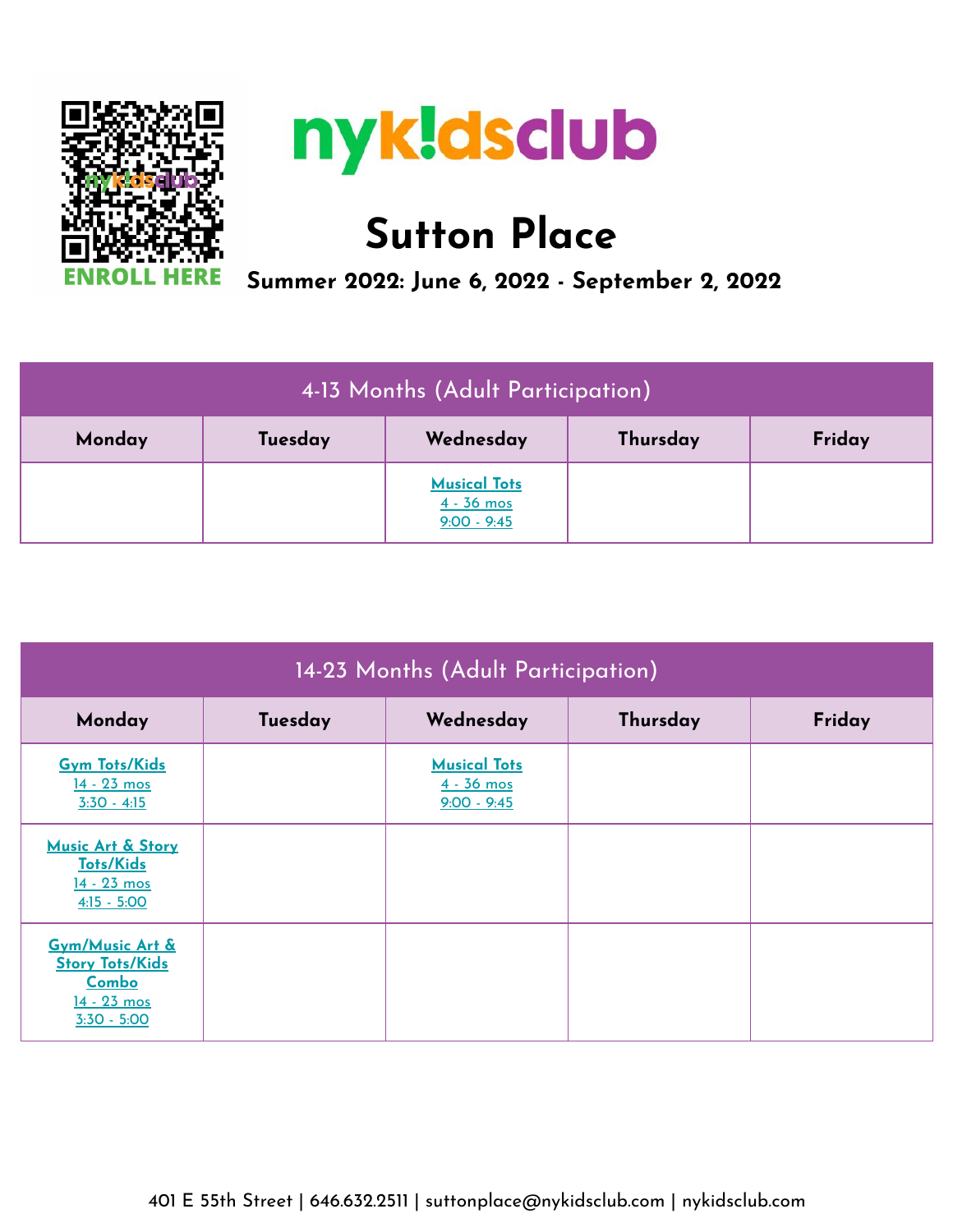| 19-23 Months (Adult Participation)                                                 |         |                                                      |          |        |
|------------------------------------------------------------------------------------|---------|------------------------------------------------------|----------|--------|
| Monday                                                                             | Tuesday | Wednesday                                            | Thursday | Friday |
| <b>Gym Tots/Kids</b><br>14 - 23 mos<br>$3:30 - 4:15$                               |         | <b>Musical Tots</b><br>$4 - 36$ mos<br>$9:00 - 9:45$ |          |        |
| Gym/Music Art &<br><b>Story Tots/Kids</b><br>Combo<br>14 - 23 mos<br>$3:30 - 5:00$ |         |                                                      |          |        |
| Music Art & Story<br><b>Tots/Kids</b><br>14 - 23 mos<br>$4:15 - 5:00$              |         |                                                      |          |        |

| 24-36 Months (Adult Participation) |         |                                                      |          |        |
|------------------------------------|---------|------------------------------------------------------|----------|--------|
| Monday                             | Tuesday | Wednesday                                            | Thursday | Friday |
|                                    |         | <b>Musical Tots</b><br>$4 - 36$ mos<br>$9:00 - 9:45$ |          |        |

| 2 1/2 - 5 Years (Independent Participation)                           |                                                                          |                                                                                           |                                                                |                                                                                    |
|-----------------------------------------------------------------------|--------------------------------------------------------------------------|-------------------------------------------------------------------------------------------|----------------------------------------------------------------|------------------------------------------------------------------------------------|
| Monday                                                                | Tuesday                                                                  | Wednesday                                                                                 | Thursday                                                       | Friday                                                                             |
| <b>Ultimate Fitness</b><br>II/III<br>3.5 - 6.5 years<br>$1:15 - 2:00$ | <b>Gymnastics II/III</b><br>3.5 - 6.5 years<br>$1:15 - 2:00$             | <b>Tumble &amp; Dance</b><br>$\frac{11}{111}$<br>3.5 - 6.5 years<br>$1:15 - 2:00$         | <b>Sports II/III</b><br>3.5 - 6.5 years<br>$1:15 - 2:00$       | <b>Gymnastics II/III</b><br>3.5 - 6.5 years<br>$1:15 - 2:00$                       |
| <b>History Adventures</b><br>$3 - 5$ years<br>$2:15 - 3:00$           | <b>Famous Artists</b><br>$3 - 5$ years<br>$2:15 - 3:00$                  | <b>Story Creation &amp;</b><br><b>Illustration</b><br><u>3 - 5 years</u><br>$2:15 - 3:00$ | <b>Science</b><br>3 - 5 years<br>$2:15 - 3:00$                 | <u>Architects &amp;</u><br><b>Engineers</b><br><u>3 - 5 years</u><br>$2:15 - 3:00$ |
| <b>World Art</b><br><u>3 - 5 years</u><br>$3:30 - 4:15$               | Architects &<br><b>Engineers</b><br>$3 - 5$ years<br>$3:30 - 4:15$       | <b>Science</b><br><u>3 - 5 years</u><br>$3:30 - 4:15$                                     | <b>History Adventures</b><br><u>3-5 years</u><br>$3:30 - 4:15$ | <b>Famous Artists</b><br><u>3 - 5 years</u><br>$3:30 - 4:15$                       |
| <b>Gymnastics II/III</b><br>3.5 - 6.5 years<br>$4:30 - 5:15$          | <b>Ultimate Fitness</b><br>II/III<br><u>3 - 5 years</u><br>$4:30 - 5:15$ | <b>Sports II/III</b><br>3.5 - 6.5 years<br>$4:30 - 5:15$                                  | <b>Gymnastics II/III</b><br>3.5 - 6.5 years<br>$4:30 - 5:15$   | Tumble & Dance<br>II/III<br>$3.5 - 6.5$ years<br>$4:30 - 5:15$                     |

401 E 55th Street | 646.632.2511 | suttonplace@nykidsclub.com | nykidsclub.com